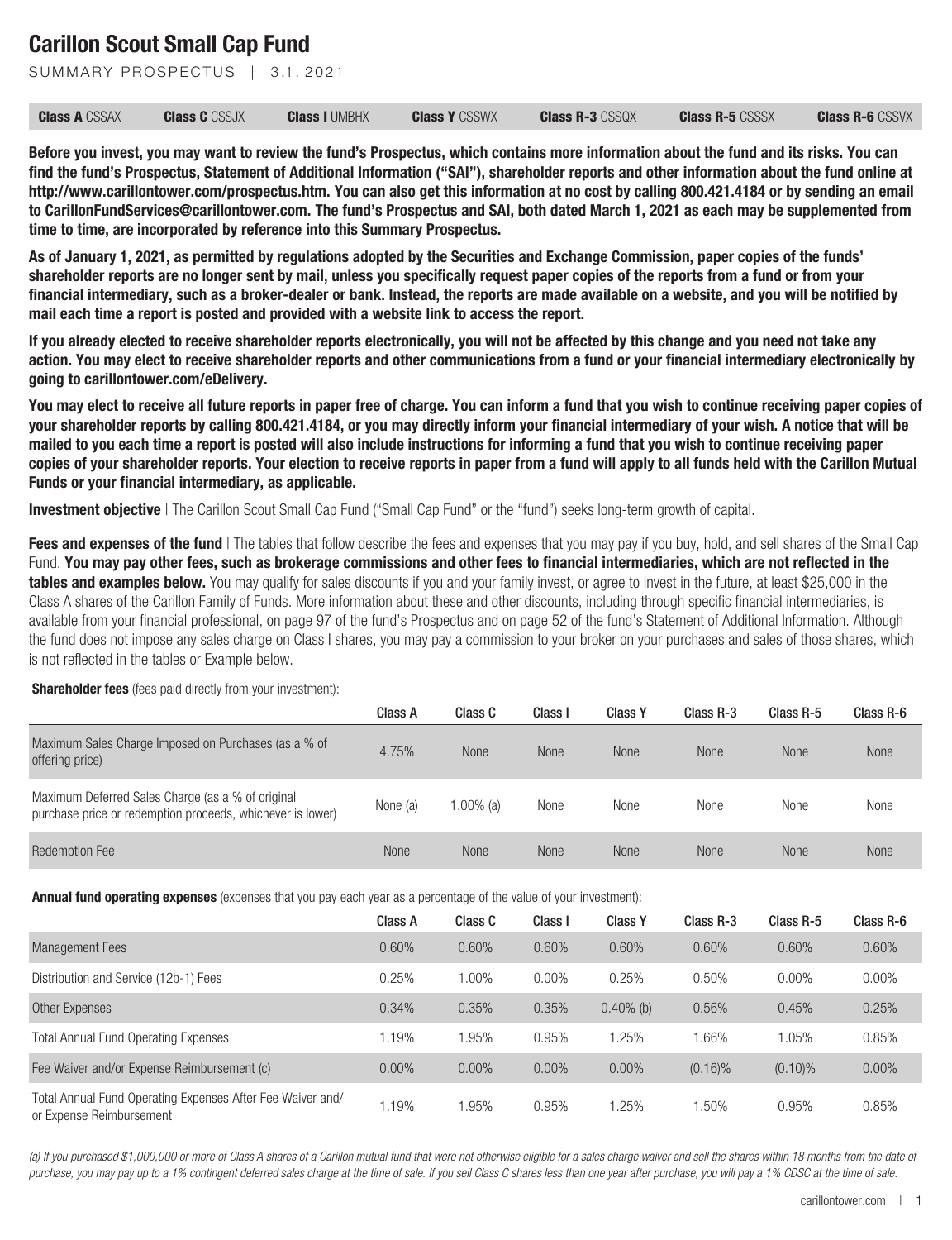SUMMARY PROSPECTUS | 3.1.2021

*(b) "Other Expenses" includes an amount of less than 0.01% paid to Carillon Tower Advisers, Inc. ("Carillon") by the fund during the fiscal year ended October 31, 2020 that was previously waived* and/or reimbursed by Carillon under a contractual fee waiver/expense reimbursement agreement for the fund's Class Y shares. Any reimbursement of fund expenses or reduction in Carillon's *investment advisory fees under the contractual fee waiver/expense reimbursement agreement is subject to reimbursement by the fund within the following two fiscal years, if overall expenses fall below the lesser of its then-current expense cap or the expense cap in effect at the time of the fee reimbursement.*

*(c) Carillon has contractually agreed to waive its investment advisory fee and/or reimburse certain expenses of the fund to the extent that annual operating expenses of Class R-3 and Class R-5 shares exceed a percentage of that class' average daily net assets through February 28, 2022 as follows: Class R-3 – 1.50% and Class R-5 – 0.95%. This expense limitation excludes interest, taxes, brokerage commissions, costs relating to investments in other investment companies (acquired fund fees and expenses), dividends, and extraordinary expenses. The contractual fee waiver can be changed only with the approval of a majority of the fund's Board of Trustees. Any reimbursement of fund expenses or reduction in Carillon's investment advisory fees is subject to reimbursement by the fund within the following two fiscal years, if overall expenses fall below the lesser of its then-current expense cap or the expense cap in effect at the time of the fee reimbursement.*

**Expense example** | This example is intended to help you compare the cost of investing in the fund with the cost of investing in other mutual funds. The example assumes that you invest \$10,000 in the fund for the time periods indicated and then redeem all of your shares at the end of those periods. The example also assumes that your investment has a 5% return each year and that the fund's operating expenses remain the same, except that the example reflects the fee waiver/expense reimbursement arrangement for Class R-3 and Class R-5 shares through February 28, 2022. Although your actual costs may be higher or lower, based on these assumptions your costs would be:

| <b>Share Class</b> | Year 1 | Year <sub>3</sub> | Year <sub>5</sub> | Year 10 |
|--------------------|--------|-------------------|-------------------|---------|
| Class A            | \$591  | \$835             | \$1,098           | \$1,850 |
| Class C            | \$298  | \$612             | \$1,052           | \$2,275 |
| Class I            | \$97   | \$303             | \$525             | \$1,166 |
| Class Y            | \$127  | \$397             | \$686             | \$1,511 |
| Class R-3          | \$153  | \$508             | \$887             | \$1,952 |
| Class R-5          | \$97   | \$324             | \$570             | \$1,274 |
| Class R-6          | \$87   | \$271             | \$471             | \$1,049 |

**Portfolio turnover** | The fund pays transaction costs, such as commissions, when it buys and sells securities (or "turns over" its portfolio). A higher portfolio turnover rate may indicate higher transaction costs and may result in higher taxes when fund shares are held in a taxable account. These costs, which are not reflected in annual fund operating expenses or in the example, affect the fund's performance. During the most recent fiscal year, the fund's portfolio turnover rate was 22% of the average value of its portfolio.

**Principal investment strategies** | The fund pursues its objective by investing, under normal circumstances, at least 80% of its net assets in equity securities (mostly common stocks) of small cap companies located anywhere in the United States. The fund's portfolio managers consider small-capitalization companies to be those companies that, at the time of initial purchase, have a market capitalization equal to or less than the largest company in the Russell 2000® Growth Index during the most recent 12-month period (approximately \$15.4 billion during the 12-month period ended December 31, 2020). From time to time, the fund's portfolio may include the stocks of fewer companies than other diversified funds.

The equity securities in which the fund invests include common stocks, depositary receipts, preferred stocks, convertible securities, warrants and other rights, and real estate investment trusts ("REITs").

The fund normally invests in a diversified portfolio of equity securities that are selected based upon the portfolio management team's perception of their above-average potential for long-term growth of capital. The portfolio management team searches for companies that it believes are well positioned to benefit from the emergence of long-term catalysts for growth. The identified growth catalysts are long-term and secular (*i.e.*, exhibiting relatively consistent expansion over a long period). Following the identification of well-positioned companies, the portfolio management team estimates the fair value of each candidate by assessing: margin structure, growth rate, debt level and other measures which it believes influence relative stock valuations. The overall company analysis includes the assessment of the liquidity of each security, sustainability of profit margins, barriers to entry, company management and free cash flow.

The fund will invest primarily in securities of U.S. companies, but may invest up to 10% of the portfolio in foreign companies, including those located in developing countries or emerging markets; American Depositary Receipts ("ADRs") or Global Depositary Receipts ("GDRs") (collectively, "depositary receipts"). Although the portfolio managers generally do not emphasize investment in any particular investment sector or industry, the fund may invest a significant portion of its assets in the securities of companies in the health care and information technology sectors at any given time. The fund also may hold securities of mid-capitalization companies.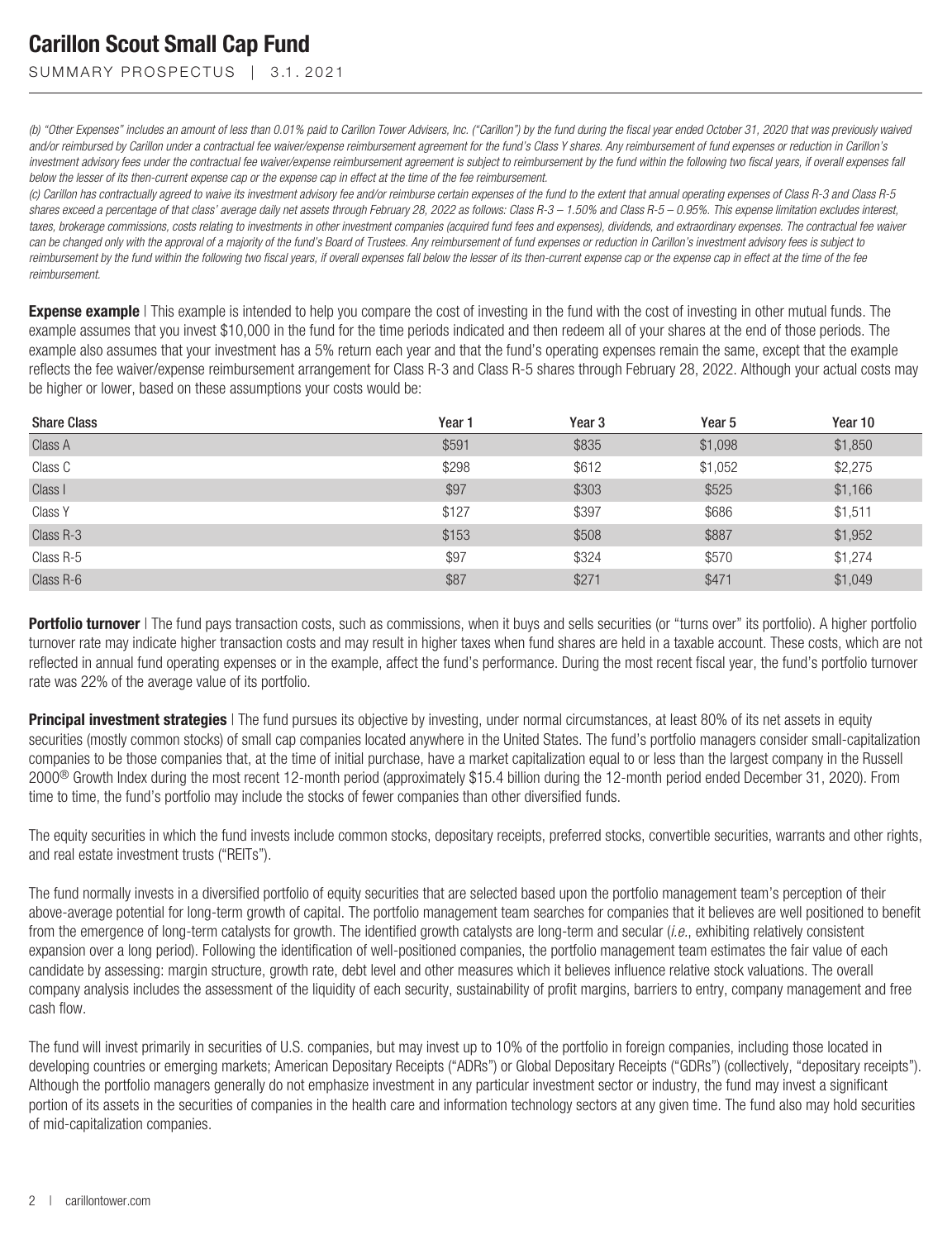SUMMARY PROSPECTUS | 3.1.2021

The fund intends to hold some cash, short-term debt obligations, government securities or other high-quality investments for reserves to cover redemptions and unanticipated expenses. There may be times, however, when the fund attempts to respond to adverse market, economic, political or other conditions by investing a higher percentage of its assets in cash or in those types of money market investments for temporary defensive purposes. During those times, the fund may not be able to pursue its investment objective or follow its principal investment strategies and, instead, will focus on preserving your investment.

The fund may lend its securities to broker-dealers and other financial institutions to earn additional income.

**Principal risks** | The greatest risk of investing in the fund is that you could lose money. The fund invests primarily in common stocks whose values may increase and decrease in response to the activities of the companies that issued such stocks, general market conditions and/or economic conditions. As a result, the fund's net asset value ("NAV") may also increase and decrease. An investment in the fund is not a deposit with a bank and is not insured or guaranteed by the Federal Deposit Insurance Corporation or any other government agency. Investments in the fund are subject to the following primary risks. The most significant risks of investing in the fund as of the date of this Prospectus are listed first below, followed by the remaining risks in alphabetical order. Each risk summarized below is considered a "principal risk" of investing in the fund, regardless of the order in which it appears. Different risks may be more significant at different times depending on market conditions or other factors.

- Small-cap company risk arises because small-cap companies may have less liquid stock, a more volatile share price, a limited product or service base, narrower commercial markets and limited access to capital, compared to larger, more established companies;
- Growth stock risk is the risk of a growth company not providing an expected earnings increase or dividend yield. When these expectations are not met, the prices of these stocks may decline, even if earnings showed an absolute increase. If a growth investment style shifts out of favor based on market conditions and investor sentiment, the fund could underperform funds that use a value or other non-growth approach to investing or have a broader investment style;
- Market risk is the risk that markets may at times be volatile, and the values of the fund's holdings may decline, sometimes significantly and/or rapidly, because of adverse issuer-specific conditions or general market conditions, including a broad stock market decline, which are not specifically related to a particular issuer. These conditions may include real or perceived adverse political, regulatory, market, economic or other developments, such as natural disasters, public health crises, pandemics, changes in federal, state or foreign government policies, regional or global economic instability (including terrorism and geopolitical risks) and interest and currency rate fluctuations. These and other conditions may cause broad changes in market value, the general outlook for corporate earnings, public perceptions concerning these developments or adverse investment sentiment generally. Changes in the financial condition of a single issuer, industry or market segment also can impact the market as a whole. In addition, adverse market events may lead to increased redemptions, which could cause the fund to experience a loss when selling securities to meet redemption requests by shareholders. Adverse market conditions may be prolonged and may not have the same impact on all types of securities. Conversely, it is also possible that, during a general downturn in the securities markets, multiple asset classes may decline in value simultaneously. Changes in value may be temporary or may last for extended periods. The financial markets generally move in cycles, with periods of rising prices followed by periods of declining prices. The value of your investment may reflect these fluctuations.

**Recent market events risk** includes risks arising from current and recent circumstances impacting markets. The impact of the COVID-19 pandemic has been rapidly evolving, and it has resulted, and may continue to result, in significant disruptions to business operations, travel restrictions, closed international borders, enhanced health screenings at ports of entry and elsewhere, disruptions of and delays in healthcare service preparation and delivery, prolonged quarantines and stay-at-home orders, cancellations, supply chain disruptions, widespread business closures and layoffs, service and event cancellations, reductions and other changes, and lower consumer demand, as well as general concern and uncertainty that has negatively affected the global economy. The Board of Governors of the Federal Reserve System (also known as "the Fed") has taken and may continue to take numerous measures to address the economic impact of the COVID-19 pandemic, such as the reduction of the federal funds target rate and the introduction of several credit and liquidity facilities, and the U.S. federal government has taken and may continue to take steps to stimulate the U.S. economy, including adopting stimulus packages targeted at large parts of the economy. The effect of these and other efforts may not be known for some time, and it is not known whether and to what extent they will be successful.

Decisions by the Fed regarding interest rate and monetary policy continue to have a significant impact on securities prices as well as the overall strength of the U.S. economy. Future legislative, regulatory and policy changes may impact current international trade deals, result in changes to prudential regulation of certain players in the financial market, and provide significant new investments in infrastructure, the environment, or other areas. A rise in protectionist trade policies, slowing global economic growth, risks associated with ongoing trade negotiations with China, risks associated with the United Kingdom's departure from the European Union on December 31, 2020, and a trade agreement between the United Kingdom and the European Union, and the possibility of changes to some international trade agreements, could affect the economies of many nations, including the United States, in ways that cannot necessarily be foreseen at the present time. Interest rates have been unusually low in recent years in the U.S. and abroad and are currently at historic lows. Economists and others have expressed increasing concern about the potential effects of global climate change on property and security values. Regulatory changes and divestment movements tied to concerns about climate change could adversely affect the value of certain land and the viability of industries whose activities or products are seen as accelerating climate change;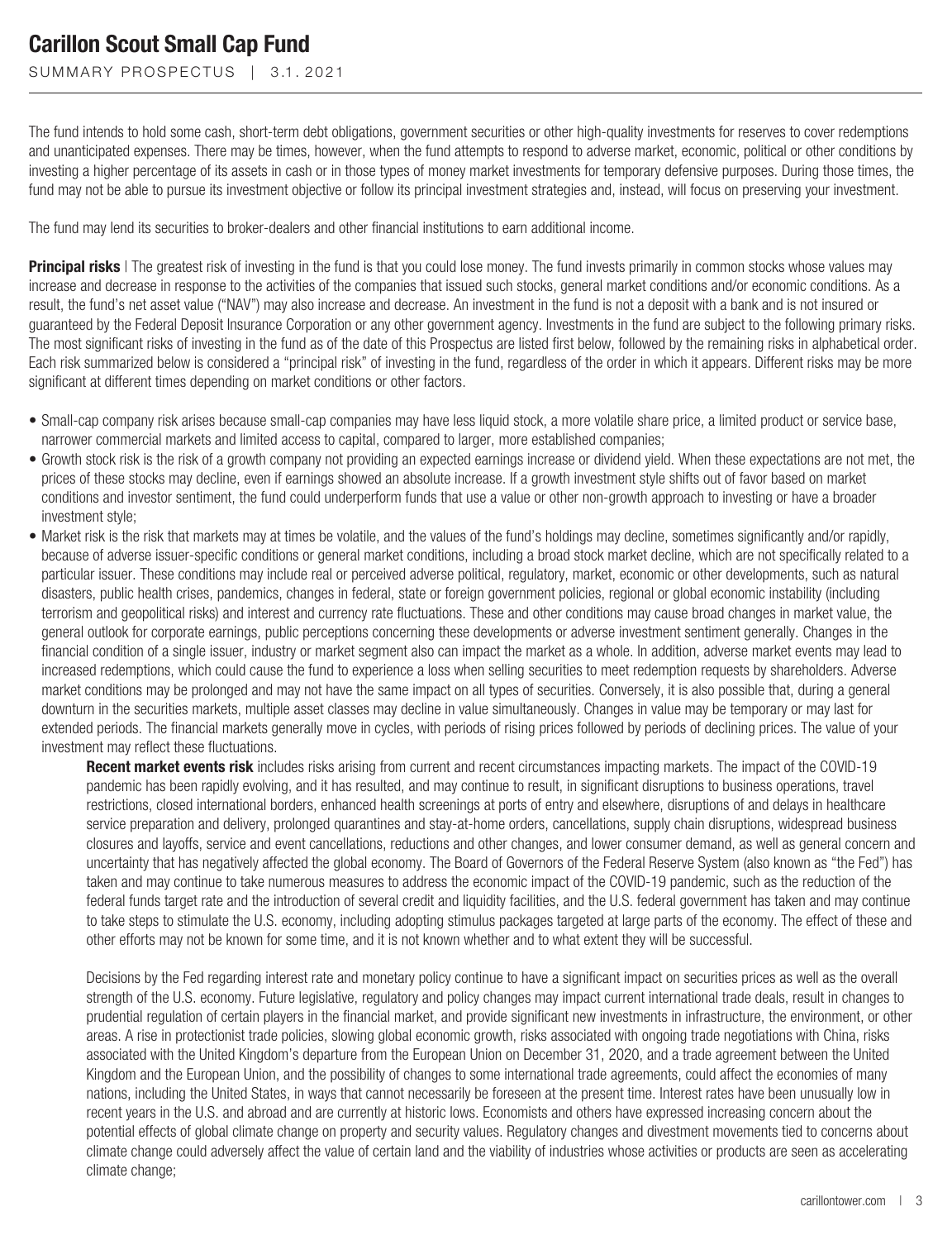SUMMARY PROSPECTUS | 3.1.2021

- Emerging markets are generally smaller, less developed, less liquid and more volatile than the securities markets of the U.S. and other foreign developed markets. There are also risks of: greater political uncertainties; an economy's dependence on revenues from particular commodities or on international aid or development assistance; currency transfer restrictions; a limited number of potential buyers for such securities; delays and disruptions in securities settlement procedures; less stringent, or a lack of, accounting, auditing, financial reporting and recordkeeping requirements or standards; and significant limitations on investor rights and recourse. The governments of emerging market countries may also be more unstable. There may be less publicly available information about issuers in emerging markets. When investing in emerging markets, the risks of investing in foreign securities are heightened;
- Equity securities are subject to market risk. The fund may invest in the following equity securities, which may expose the fund to the following additional risks:

*Common stocks*. The value of a company's common stock may fall as a result of factors affecting the company, companies in the same industry or sector, or the financial markets overall. Common stock generally is subordinate to preferred stock upon the liquidation or bankruptcy of the issuing company;

*Preferred stock*. Preferred stocks are subject to issuer-specific risks and are sensitive to movements in interest rates. Preferred stocks may be less liquid than common stocks and, unlike common stocks, participation in the growth of an issuer may be limited. Distributions on preferred stocks generally are payable at the discretion of an issuer and after required payments to bond holders. Preferred stocks may also be subject to credit risk, which is the risk that an issuer may be unable or unwilling to meet its financial obligations;

*Convertible securities*. Convertible securities are subject to the risk that the credit standing of the issuer may have an effect on the convertible securities' investment value. Convertible securities also are sensitive to movements in interest rates. Generally, a convertible security is subject to the market risks of stocks when the price of the underlying stock is high relative to the conversion price, and is subject to the market risks of debt securities when the underlying stock's price is low relative to the conversion price;

*Depositary receipts*. Investing in depositary receipts entails many of the same risks as direct investment in foreign securities, including, but not limited to, currency exchange rate fluctuations, political and financial instability in the home country of a particular depositary receipt, less liquidity and more volatility;

*REITs*. Investments in REITs are subject to the risks associated with investing in the real estate industry, such as adverse developments affecting the real estate industry and real property values, and are dependent upon the skills of their managers. REITs typically incur fees that are separate from those incurred by the fund, meaning the fund, as a shareholder, will indirectly bear a proportionate share of a REIT's operating expenses; *Rights and warrants.* Rights and warrants do not carry dividend or voting rights with respect to the underlying securities or any rights in the assets of the issuer, and a right or a warrant ceases to have value if it is not exercised prior to its expiration date;

- Focused holdings risk is the risk of the fund holding a core portfolio of securities of fewer companies than other funds, which means that the increase or decrease of the value of a single investment may have a greater impact on the fund's NAV and total return when compared to other diversified funds;
- Foreign securities risks, which are potential risks not associated with U.S. investments, include, but are not limited to: (1) currency exchange rate fluctuations; (2) political and financial instability; (3) less liquidity; (4) lack of uniform accounting, auditing and financial reporting standards; (5) increased volatility; (6) less government regulation and supervision of foreign stock exchanges, brokers and listed companies; (7) significant limitations on investor rights and recourse; (8) use of unfamiliar corporate organizational structures; (9) unavailable or unreliable public information regarding issuers; and (10) delays in transaction settlement in some foreign markets. The unavailability and/or unreliability of public information available may impede the fund's ability to accurately evaluate foreign securities. Moreover, it may be difficult to enforce contractual obligations or invoke judicial or arbitration processes against non-U.S. companies and non-U.S. persons in foreign jurisdictions. The risks associated with investments in governmental or quasi-governmental entities of a foreign country are heightened by the potential for unexpected governmental change and inadequate government oversight. Foreign security risk may also apply to ADRs and GDRs;
- Market timing risk arises because certain types of securities in which the fund invests, including small-cap and foreign securities, could cause the fund to be at greater risk of market timing activities by fund shareholders. Such activities can dilute the fund's NAV, increase the fund's expenses and interfere with the fund's ability to execute efficient investment strategies;
- Mid-cap company risk arises because mid-cap companies may have narrower commercial markets, limited managerial and financial resources, more volatile performance, and less liquid stock, compared to larger, more established companies;
- Sector risk is the risk associated with the fund holding a core portfolio of stocks invested in similar businesses, all of which could be affected by similar economic or market conditions. As the fund's portfolio changes over time, the fund's exposure to a particular sector may become higher or lower. The health care sector may be affected by government regulations and government health care programs, restrictions on government reimbursement for medical expenses, increases or decreases in the cost of medical products and services and product liability claims, among other factors. Many health care products and services may be subject to regulatory approvals. The process of obtaining such approvals may be long and costly, and delays in or failure to receive such approvals may negatively impact the business of such companies. Additional or more stringent laws and regulations enacted in the future could have a material adverse effect on such companies in the health care sector;

Information technology sector risk is the risk that products of information technology companies may face rapid product obsolescence due to technological developments and frequent new product introduction, unpredictable changes in growth rates and competition for the services of qualified personnel. Failure to introduce new products, develop and maintain a loyal customer base or achieve general market acceptance for their products could have a material adverse effect on a company's business. Companies in the information technology sector are heavily dependent on intellectual property and the loss of patent, copyright and trademark protections may adversely affect the profitability of these companies;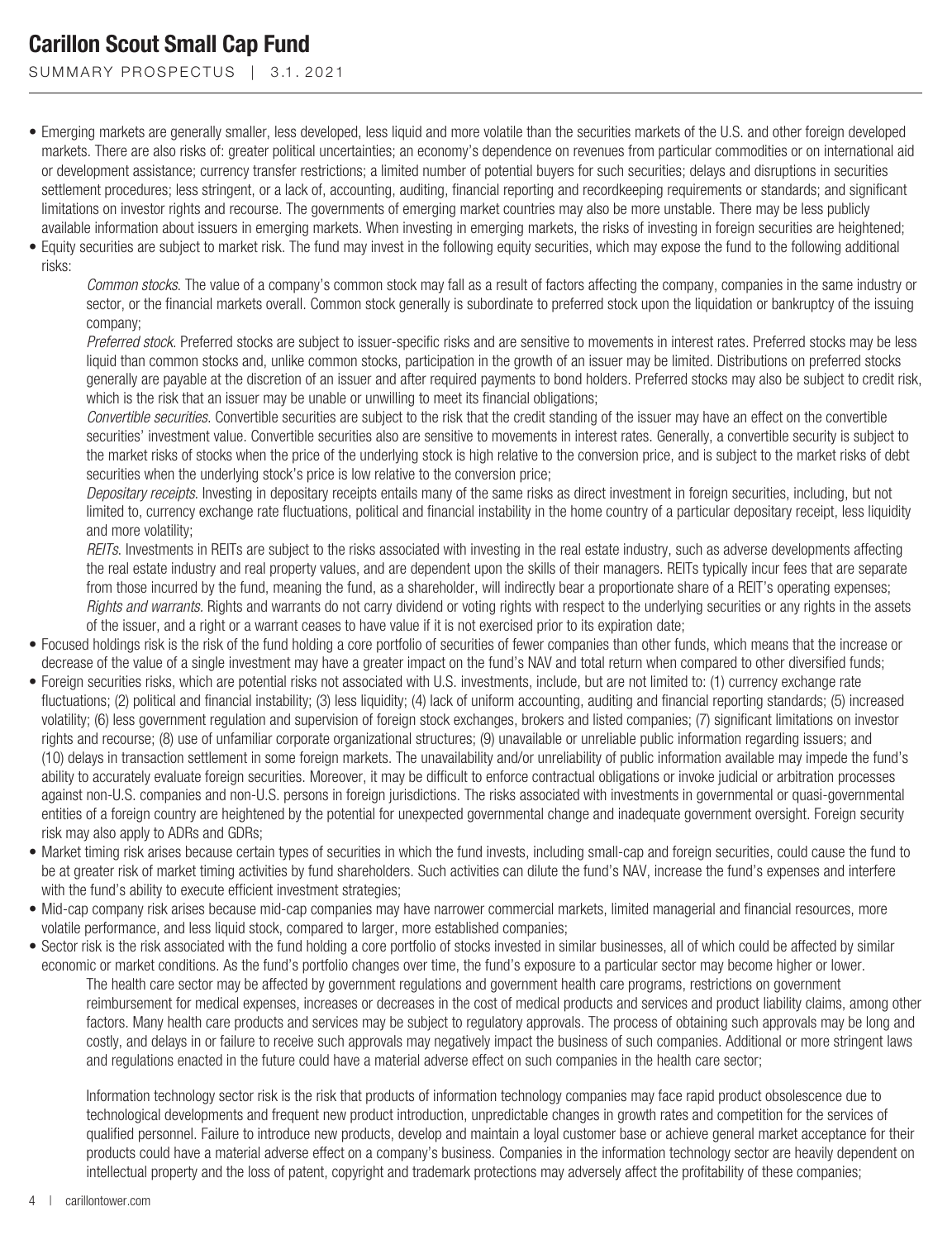SUMMARY PROSPECTUS | 3.1.2021

- Securities lending risk is the risk that, if the fund lends its portfolio securities and receives collateral in the form of cash that is reinvested in securities, those securities may not perform sufficiently to cover the return collateral payments owed to borrowers. In addition, delays may occur in the recovery of securities from borrowers, which could interfere with the fund's ability to vote proxies or to settle transactions and there may be a loss of rights in the collateral should the borrower fail financially; and
- Value stock risk arises from the possibility that a stock's intrinsic value may not be fully realized by the market or that its price may decline. If a value investment style shifts out of favor based on market conditions and investor sentiment, the fund could underperform funds that use a non-value approach to investing or have a broader investment style.

**Performance** | The bar chart that follows illustrates annual fund returns for the periods ended December 31. The table that follows compares the fund's returns for various periods with benchmark returns. This information is intended to give you some indication of the risk of investing in the fund by demonstrating how its returns have varied over time. The bar chart shows the fund's Class I share performance from one year to another. The Class I shares of the fund have adopted the performance history and financial statements of the Institutional Class shares of the fund's predecessor. Each of the fund's share classes is invested in the same portfolio of securities, and the annual returns would have differed only to the extent that the classes do not have the same sales charges and expenses. The fund's past performance (before and after taxes) is not necessarily an indication of how the fund will perform in the future. To obtain more current performance data as of the most recent month-end, please visit our website at carillontower.com.



#### **During 10 year period** (Class I shares):

|                     | Return      | <b>Quarter Ended</b> |
|---------------------|-------------|----------------------|
| <b>Best Quarter</b> | 34.38%      | December 31, 2020    |
| Worst Quarter       | $(26.50)\%$ | March 31, 2020       |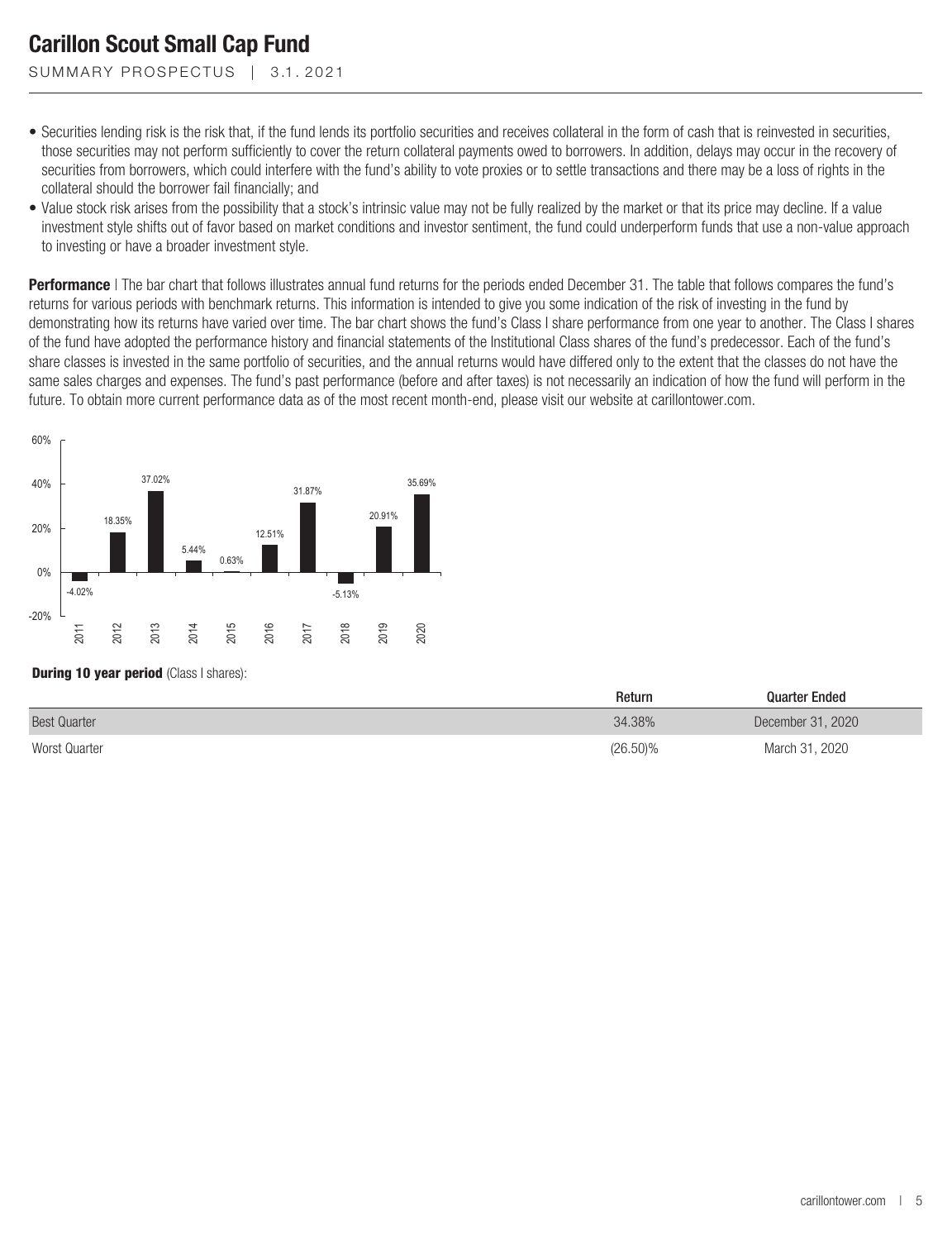SUMMARY PROSPECTUS | 3.1.2021

#### **Average annual total returns** (for the periods ended December 31, 2020):

| Fund return (after deduction of sales charges and expenses)      |                       |          |          |          |         |                                                                                                                       |  |
|------------------------------------------------------------------|-----------------------|----------|----------|----------|---------|-----------------------------------------------------------------------------------------------------------------------|--|
| <b>Share Class</b>                                               | <b>Inception Date</b> | $1 - yr$ | $5 - yr$ | $10-yr$  |         | Lifetime<br>(if less than<br>$10$ yrs)                                                                                |  |
| Class I - Before Taxes                                           | 7/2/01                | 35.69%   | 18.22%   | 14.32%   |         |                                                                                                                       |  |
| After Taxes on Distributions                                     |                       | 32.97%   | 16.38%   | 13.01%   |         |                                                                                                                       |  |
| After Taxes on Distributions and<br>Sale of Fund Shares          |                       | 22.49%   | 14.37%   | 11.68%   |         |                                                                                                                       |  |
| Class A - Before Taxes                                           | 11/20/17              | 28.95%   |          |          |         | 14.45%                                                                                                                |  |
| Class C - Before Taxes                                           | 11/20/17              | 34.35%   |          |          |         | 15.37%                                                                                                                |  |
| Class Y - Before Taxes                                           | 11/20/17              | 35.29%   |          |          |         | 16.19%                                                                                                                |  |
| Class R-3 - Before Taxes                                         | 11/20/17              | 34.92%   |          |          |         | 15.89%                                                                                                                |  |
| Class R-5 - Before Taxes                                         | 11/20/17              | 35.72%   |          |          |         | 16.54%                                                                                                                |  |
| Class R-6 - Before Taxes                                         | 11/20/17              | 35.83%   |          |          |         | 16.66%                                                                                                                |  |
| <b>Index</b> (reflects no deduction for fees, expenses or taxes) |                       |          | 1-yr     | $5 - yr$ | $10-yr$ | Lifetime<br>(From Inception Date of<br>Class A, Class C,<br>Class Y, Class R-3,<br>Class R-5 and<br>Class R-6 Shares) |  |
| Russell 2000 Growth Index                                        |                       |          | 34.63%   | 16.36%   | 13.48%  | 16.55%                                                                                                                |  |

After-tax returns are calculated using the historically highest individual federal marginal income tax rates and do not reflect the impact of state and local taxes. Actual after-tax returns depend on an investor's tax situation and may differ from those shown. After-tax returns shown are not relevant to investors who hold their fund shares through tax-deferred arrangements, such as a 401(k) plan or individual retirement account ("IRA"). After-tax returns are shown for Class I only and after-tax returns for Class A, Class C, Class Y, Class R-3, Class R-5, and Class R-6 will vary. The return after taxes on distributions and sale of fund shares may exceed the return before taxes due to an assumed tax benefit from any losses on a sale of fund shares at the end of the measurement period.

**Investment Adviser** | Carillon Tower Advisers, Inc. is the fund's investment adviser.

**Sub-adviser** | Scout Investments, Inc. serves as the sub-adviser to the fund.

**Portfolio Managers** | James R. McBride, CFA®, has served as the Lead Portfolio Manager of the fund and Timothy L. Miller, CFA® has served as Portfolio Co-Manager of the fund since its inception in 2017. Messrs. McBride and Miller are jointly and primarily responsible for the day-to-day management of the fund. Mr. McBride was Portfolio Co-Manager of the fund's predecessor from 2010 through 2015 and served as Lead Portfolio Manager of the fund's predecessor from 2015 to 2017. Mr. Miller served as Portfolio Co-Manager of the fund's predecessor from 2013 to 2017.

**Purchase and sale of fund shares** | You may purchase, redeem, or exchange Class A, C, I and Y shares of the fund on any business day through your financial intermediary, by mail at Carillon Family of Funds, c/o U.S. Bank Global Fund Services, P.O. Box 701, Milwaukee, WI 53201-0701 (for regular mail) or 615 East Michigan Street, Third Floor, Milwaukee, WI, 53202 (for overnight service), or by telephone (800.421.4184). In Class A and Class C shares, the